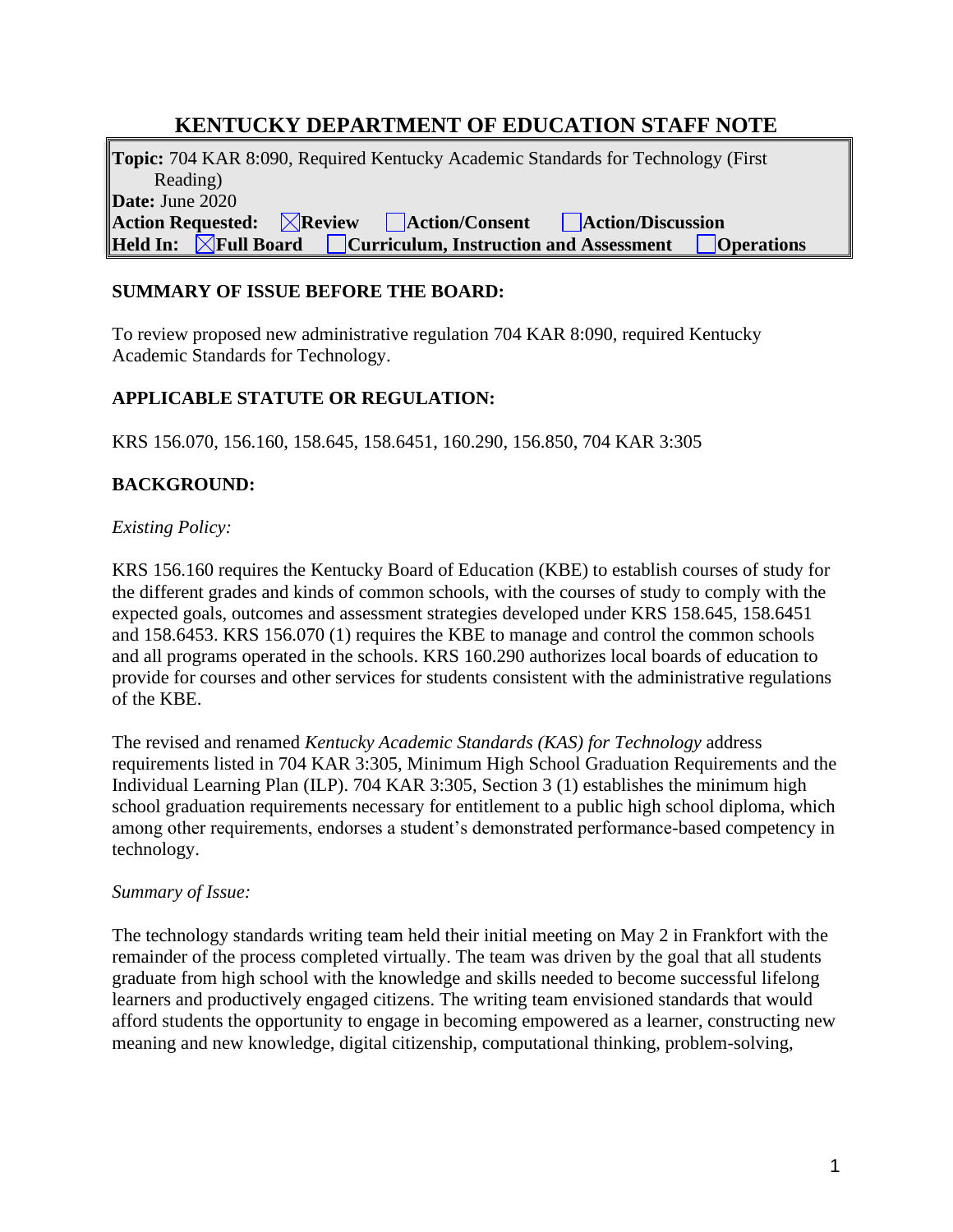communication and collaboration through demonstrated student technology skills. To achieve this, the team envisioned standards that:

- initiate cross-curricular connections to enhance the understanding of learning through digital technology skills and concepts;
- establish a continuum of technology competencies for K-12 (to be demonstrated);
- provide opportunities for all students to engage in learning through technology experiences and promote advanced demonstration of technology competencies (and digital skills) to prepare them for future success; and
- prepare students to address a critical workforce need related to technology knowledge, skills and application.

The standards framework consists of seven main concept areas: Empowered Learner, Digital Citizen, Knowledge Constructor, Innovative Designer, Computational Thinker, Creative Communicator and Global Collaborator.

Each concept within the standards outlines what a student should know and be able to do independently by the end of each grade band (K-2, 3-5, 6-8 and 9-12), which provides a K-12 continuum and sequential framework for instruction.

This new administrative regulation establishes the new content standards and incorporates by reference the *KAS for Technology* (see attachment).

## *Budget Impact:*

State funds allocated for standards development were used to create these standards for an average cost of \$15,000.00 thus far, which includes staff time. Staff time for future development of resources has been planned for already, after final approval of the *KAS for Technology*.

## **GROUPS CONSULTED AND BRIEF SUMMARY OF RESPONSES:**

The development of the standards relied heavily on expertise from the field, informed by business and industry as well as international and national organizations with education technology leadership, which afforded these partners an active role in guiding the work.

The standards also were informed by feedback from the public through a public comment survey as well as through other groups consulted. The public's feedback provided an overall 98% approval rating. Of the respondents, 68% were teachers, 21% were administrators, 10% were parents/guardians and 1% represented higher education. Thirty-three percent of the survey respondents provided constructive feedback that was used/considered to make adaptations/amendments.

The regulation will go before the Local Superintendents Advisory Council (LSAC) at its May 26 meeting. Comments from this group should be received prior to the June KBE meeting.